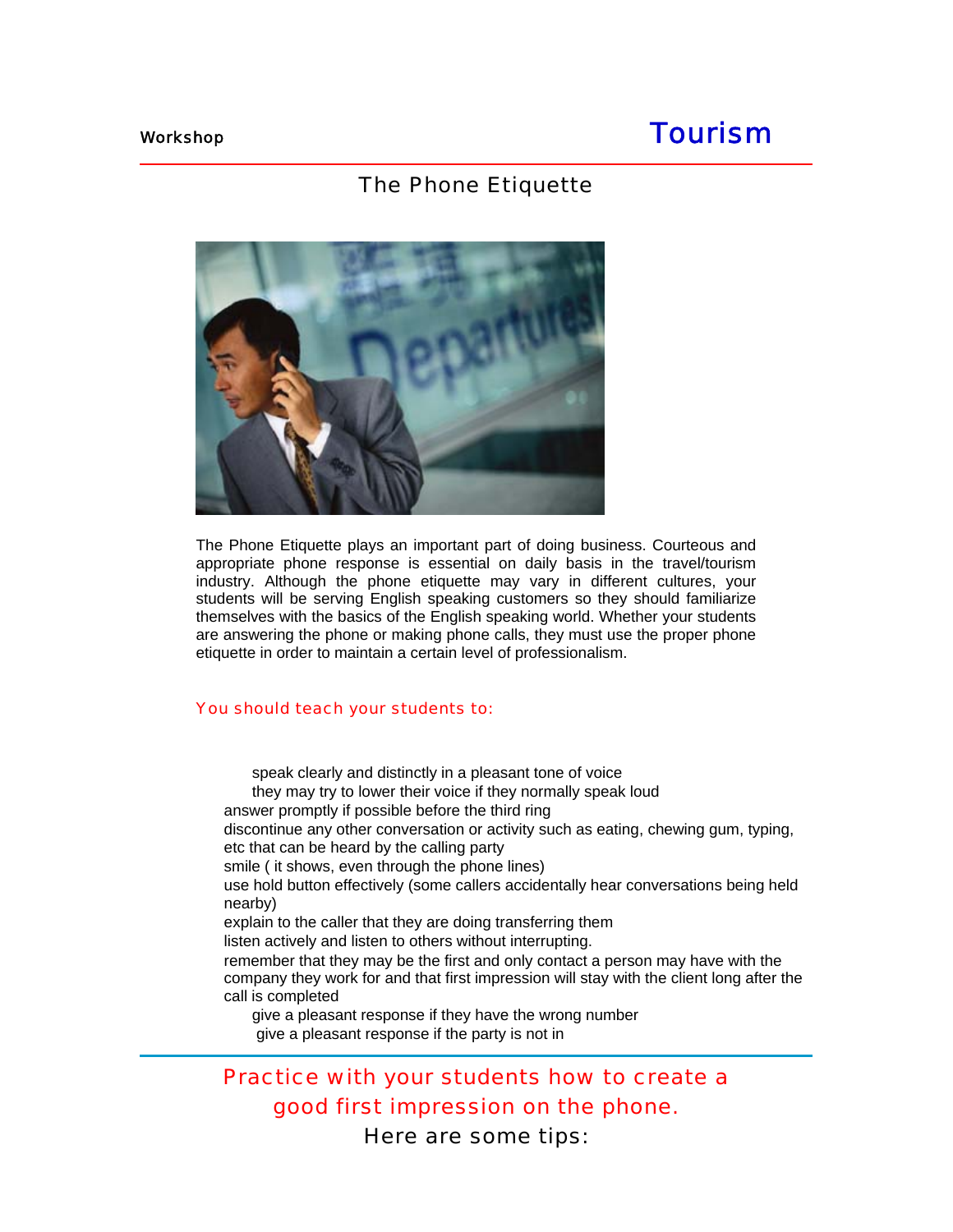Answer with a friendly greeting. Ask the caller for their name, even if their name is not necessary for the call. This shows you have taken an interest in them. Keep the phone a bit away from your mouth When putting a caller on hold, always ask permission. When taking a caller off of hold, always thank them for holding. When transferring a caller, tell them to whom you are transferring them. When taking a phone message for someone, always be sure to include the following information: Caller's name and company name if applicable Time and date of call What the call is regarding Obtain a phone number if the caller wants a return phone call Before hanging up, be sure that you have answered all the caller's questions Always end with a polite expression If possible let the caller hang up first. This shows the caller that you weren't in a hurry to get off the phone with them

#### *Exercise:*

In your journal write 2 expressions that you could teach your students for each point above.

For example:

| When putting a caller on hold, always | Would you mind holding?              |
|---------------------------------------|--------------------------------------|
| ask permission.                       | $\parallel$ Could you hold a minute? |

# You can use the following table for your students.

| <b>Task</b>                                          | <b>Phrases</b> |
|------------------------------------------------------|----------------|
| Let the caller know where you are transferring       |                |
| them.                                                |                |
| Find out the name of the caller and ask what it      |                |
| is in regard to.                                     |                |
| Tell the caller to hold for a moment.                |                |
| Return to caller and complete the call               |                |
| Tell the caller you are transferring them to         |                |
| (name)'s voicemail.                                  |                |
| Make Initial Greeting                                |                |
| Tell the caller that the person is out of the office |                |
| and if you can take a message.                       |                |
| Tell the caller that the person is out of the office |                |
| and if you can transfer them into their              |                |
| voicemail.                                           |                |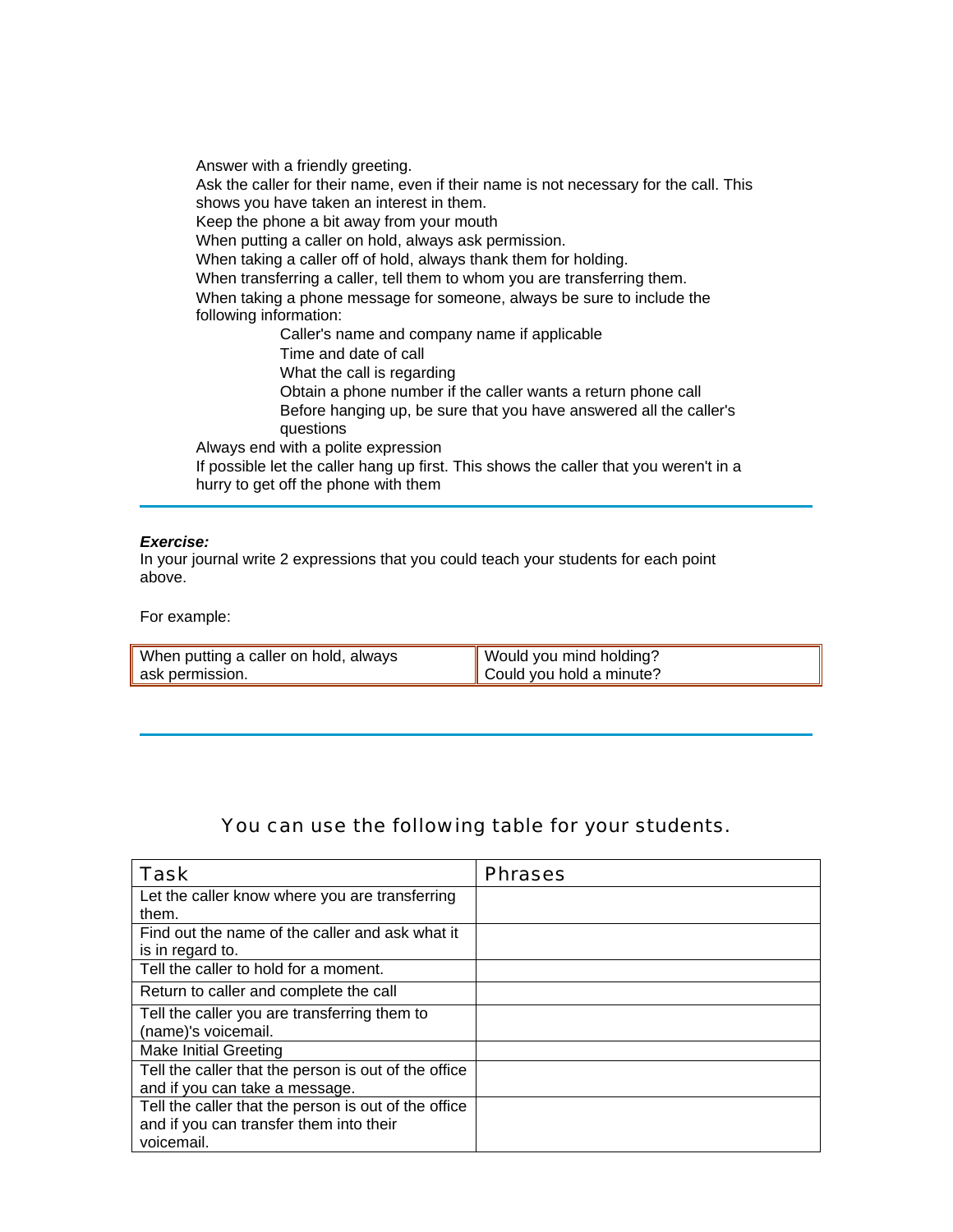| When taking messages be sure to ask for:     |  |
|----------------------------------------------|--|
| Caller's name (asking the caller for correct |  |
| spelling.)                                   |  |
| Caller's phone number and/or extension       |  |
| (including area code)                        |  |

# Handling Rude or Impatient Callers

 Stay calm. Speak slowly and calmly. Treat the caller with respect. Be firm but understanding with your answers. Try to remain diplomatic and polite. Show willingness to resolve the problem. Try to think like the caller. Offer to have your supervisor talk to the caller.

# *Exercise:*

In your journal write as many phrases as you can think of for the following:

| What do you say when you call someone and      |  |
|------------------------------------------------|--|
| they answer the phone. *                       |  |
| State the purpose of your call.                |  |
| Apologize when you reach the wrong number.     |  |
| If you need to delay the conversation, call to |  |
| postpone it.                                   |  |
| Return a phone call.                           |  |

\*Note that a phrase

"Who am I speaking with?" is not grammatically correct (because it ends in a preposition) The correct form is: "This is \_\_\_\_\_\_\_. To whom am I speaking?"

## **There are several ways that you can use to end a long phone call without making up a story or sounding rude:**

- 1. Promise to finish your discussion at another time.
- 2. End on a positive note.
- 3. Tell the person how much you've enjoyed speaking with him/her.

# Words and phrases that keep the clients comfortable

 Hello! I'm sorry to keep you waiting. Good morning! Thank you for waiting. Please. It was nice talking with you. Thank you. Is there anything else I can do for you?